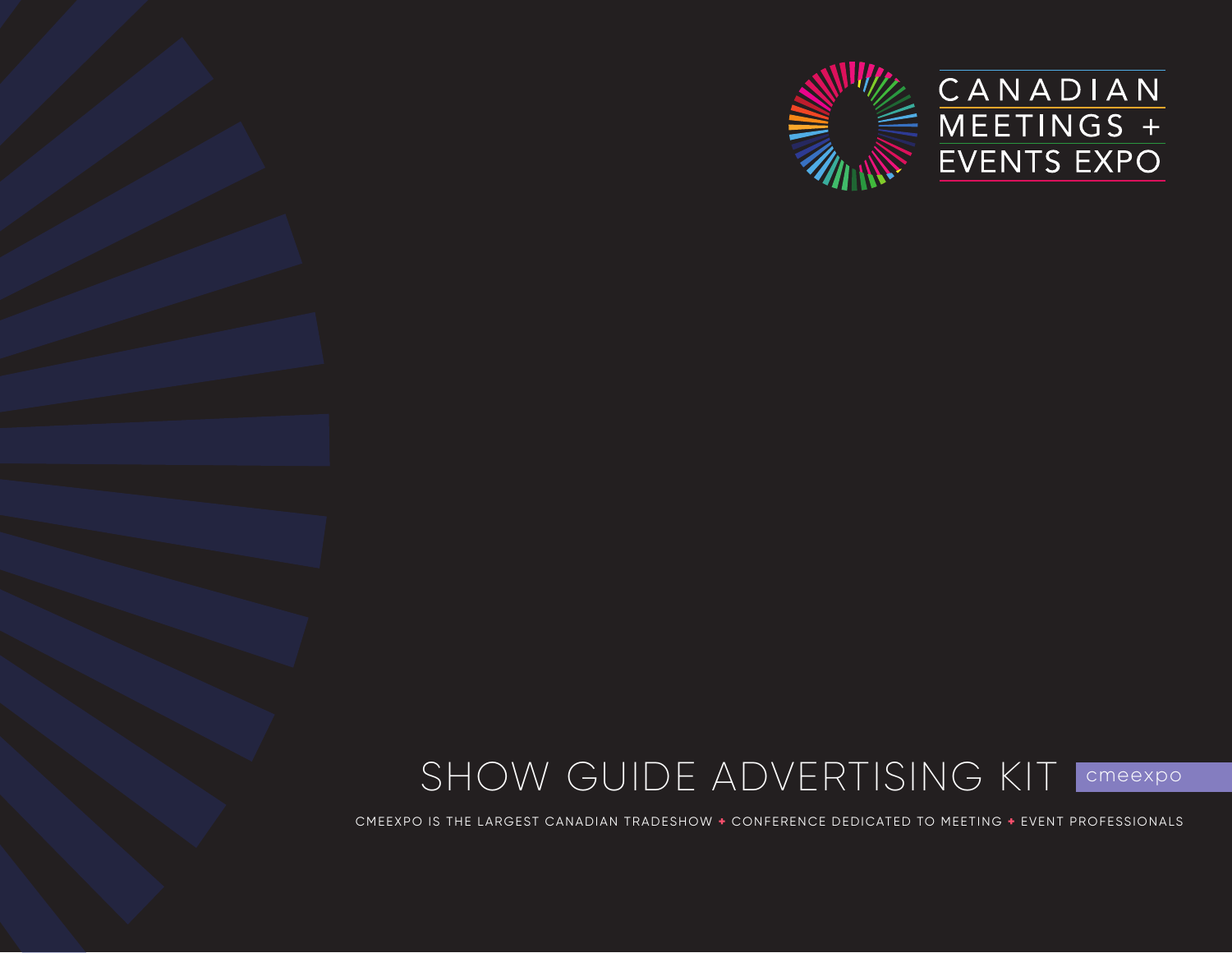## **Show Guide Advertsing**





# **BE IN IT** *& BE SEEN*

The CMEExpo Official Show Guide is handed to each buyer as they walk in! An essential tool which planners will refer to over the 2 days and use as a resource after the show.

### **Official Show Guide**

2,000+ planner copies hand distributed at CMEExpo.

| <b>Full Page Ad</b> | \$1,500 |
|---------------------|---------|
| 1/2 Page Horizontal | \$750   |
| 1/4 Page Square     | \$375   |

IMPORTANT DATES AD CLOSING: AD MATERIAL DUE:

**JULY 15 JULY 22**

### **Ad Specifications**

| <b>Full Page</b>               | 8.125" x 10.75"          |
|--------------------------------|--------------------------|
| $l$ ive Area $7.5" \times 10"$ |                          |
| 1/2 Page Horizontal            | 7" X 4 875"              |
| 1/4 Page Square                | $3.375'' \times 4.875''$ |

#### PLEASE NOTE

All ads must include .125" bleed on all sides Ensure there is a minimum of .35" type safety margin

### **File Requirements**

✱ Print ads must be supplied in a PDF/X-1a file

✱ All fonts and images must be provided or embedded and meet print specifications (CMYK, 300dpi)

✱ Preferred filed type is a high-res, print optimized PDF, but we will accept the following file formats for MAC or PC: Illustrator, Photoshop, InDesign

✱ When providing these kinds of files, please ensure all linked images and fonts are included and your company name is on your file Rates: net CDN\$

✱ Please contact your account manager for FTP instructions



**Kathy Koras**  Sales Manager kathy@newcom.ca

(416) 510-6892

**Meghan Bradley** Sales Manager meghan@newcom.ca (416) 510-5242